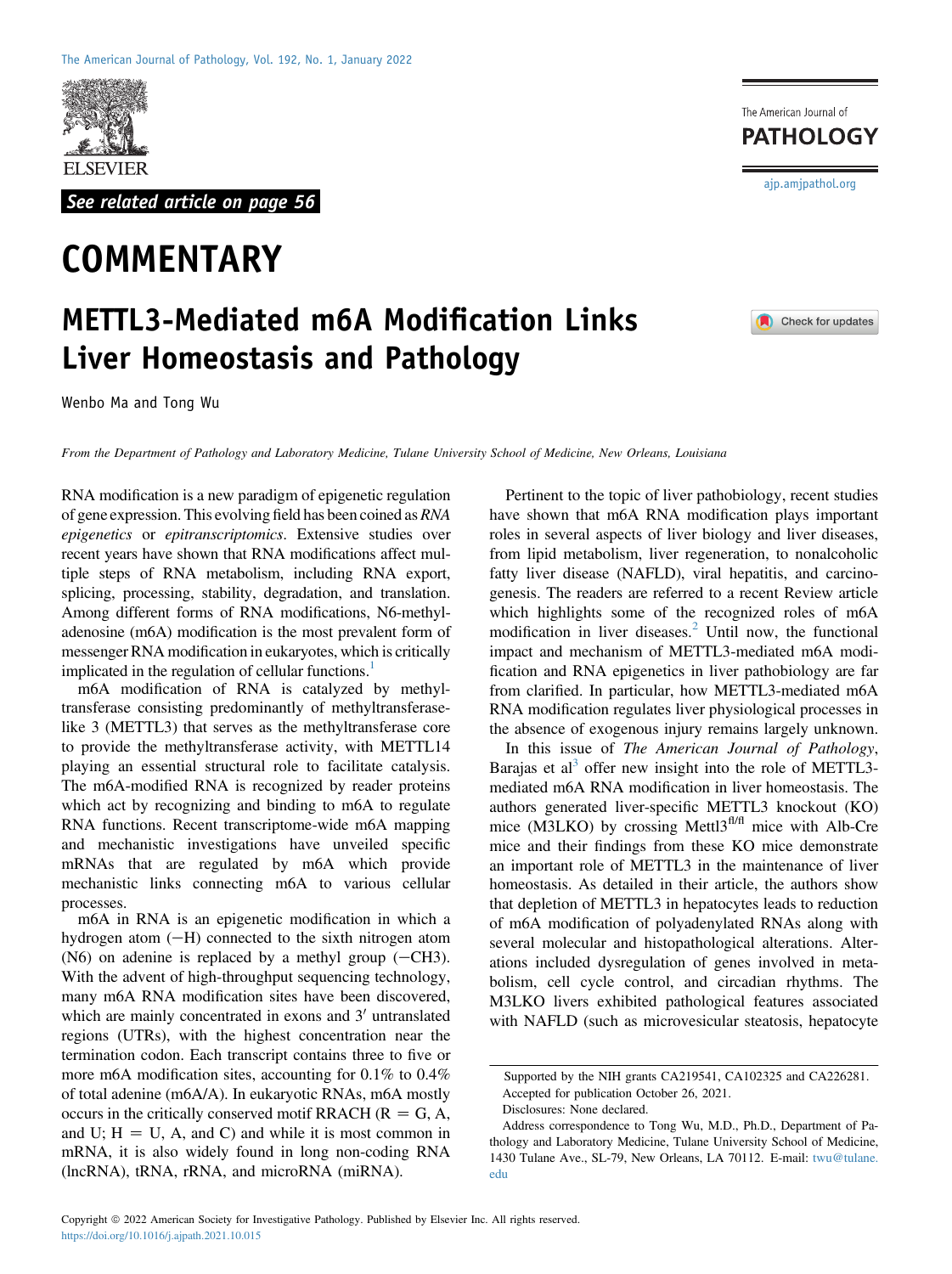ballooning, ductular reaction, pleomorphic nuclei, DNA damage, foci of altered hepatocytes, focal lobular and portal inflammation, and elevated serum ALT/ALP levels). However, it is worth noting that these changes are neither unique nor specific for NAFLD, as they may also be present in other liver disease conditions. Intriguingly, the Mettl3 depleted hepatocytes were highly proliferative, with decreased numbers of binucleate hepatocytes and increased nuclear polyploidy. Another interesting aspect of the study is that the M3LKO livers showed reduced expression of several key metabolic transcripts regulated by circadian rhythm and the protein levels of core clock transcription factors (including BMAL1 and CLOCK) were significantly decreased. The decrease in total *Bmal1* and *Clock* mRNAs along with increase in their nuclear levels in M3LKO livers suggested impaired nuclear export mediated by m6A modification of *Bmal1* and *Clock* mRNAs. Together, their results establish METTL3-mediated m6A RNA modification as an important regulator of liver homeostasis and function.

Prior to the study by Barajas et  $al$ ,<sup>[3](#page-2-2)</sup> two independent groups had described the role of METTL3 in NAFLD by using mice with liver specific knockout of METTL3. $4,5$  $4,5$  Xie et al<sup>[4](#page-2-3)</sup> reported that METTL3 deletion in adult hepatocytes (using AAV8-TBG-Cre in Mettl3fl/fl mice) under high fat diet feeding led to improved insulin sensitivity and reduced fatty acid synthesis with decreased expression of fatty acid synthase. A separate study by Li et  $al<sup>5</sup>$  $al<sup>5</sup>$  $al<sup>5</sup>$  reported that hepatocyte-specific knockout of METTL3 (using albumin-Cre in Mettl3fl/fl mice) ameliorated high fat diet-induced metabolic disorders (as reflected by slowing weight gain, reducing lipid accumulation, and improving insulin sensitivity). The above two independent studies both point toward the role of METTL3-mediated m6A RNA modification in NAFLD.

Two additional studies analyzed the role of METTL3- or METTL14-mediated m6A RNA modification in liver regeneration<sup>[6,](#page-2-5)[7](#page-2-6)</sup> Meng et al<sup>6</sup> generated mice with liverspecific knockout of METTL3 (using the albumin-Cre/ loxp system) and analyzed the role of METTL3 in liver regeneration following partial hepatectomy. The authors observed that deletion of METTL3 in hepatocytes delayed liver regeneration. Cao et al<sup> $\prime$ </sup> generated mice with hepatocyte-specific deletion of METTL3 or METTL14 (also using the albumin-Cre/loxp system) and compared the roles of METTL3 and METTL14 in liver regeneration after partial hepatectomy. Cao et al observed that METTL14, but not METTL3, depletion impaired liver regeneration under their system. Thus, the exact roles of METTL3 versus METTL14 in m6A RNA modification and their implications in liver regeneration remain to be further defined. Further studies are needed to determine whether METTL3-METTL14 heterodimer is required for optimal liver regeneration and function.

Whereas the existing studies have focused primarily on the role of METTL3-mediated m6A RNA modification in

liver disease models, the role of METTL3 in liver physiological processes remains largely unexplored. The experimental results presented by Barajas et  $al<sup>3</sup>$  $al<sup>3</sup>$  $al<sup>3</sup>$  show that METTL3 plays an important role in regulating liver polyploidy and circadian rhythm, which are essential for maintaining liver homeostasis.

Polyploidy of hepatocytes is an important phenomenon during liver development. This process creates genetic diversity and is also beneficial for adult liver recovery from injury. Additionally, polyploidization can cause genomic instability and can be associated with certain pathological conditions, including impairment of liver regeneration and hepatic carcinogenesis.<sup>[8](#page-2-7)</sup> Thus far, whether METTL3 is implicated in the regulation of cell polyploidy has not been described. The study by Barajas et al<sup>[3](#page-2-2)</sup> provides novel evidence that the level of METTL3 expression influences cell polyploidy in mouse liver. As detailed in their article, depletion of METTL3 led to upregulated expression of genes involved in cell cycle control with decreased binucleation and increased nuclear polyploidy. In addition to polyploidy change, hepatocytes from M3LKO mice were proliferative and showed signs of DNA damage.<sup>[3](#page-2-2)</sup> The presence of both apoptotic and proliferative hepatocytes in Mettl3-depleted livers suggested that hepatocytes enter cell cycle to compensate for the damaged cells, which become polyploid due to impaired cytokinesis. In other words, the authors speculate that depletion of METTL3 may cause hepatocyte death, which can lead to compensatory proliferation of surviving hepatocytes. Alternatively, it is also possible that the M3LKO hepatocytes might be inherently more replicative. The authors further describe that downregulation of WEE1 (a G2-M cell cycle regulator) may perturb hepatic cell cycle progression in M3LKO mice. Given the potential role of METTL3 in hepatocellular carcinoma  $(HCC)$ , it remains to be determined whether and how the aforementioned cell cycle dysregulation, polyploidy, and proliferation observed with METTL3 deletion may play a role in HCC development.

Previous studies have demonstrated that m6A mRNA modification is involved in the regulation of the circadian clock in murine livers.<sup>[10](#page-2-9)[,11](#page-2-10)</sup> For example, knockdown of METTL3 has been reported to lead to the elongation of the circadian period and a delay in RNA processing. $10$  A recent study shows that m6A mRNA modification oscillations in murine liver depend upon a functional circadian clock.<sup>[11](#page-2-10)</sup> Hepatic deletion of Bmal1, an important component of the circadian clock gene regulatory network, not only influences the METTL3 and YTHDF2 proteins but also alters mRNA methylation patterns in murine livers. $11$  These observations, along with other existing studies, suggest that m6A RNA modification is implicated in circadian clock regulation under physiological conditions. In this context, the study by Barajas et al<sup>[3](#page-2-2)</sup> provides additional evidence that circadian rhythm is controlled by METTL3-mediated m6A modification. The authors show that liver-specific deletion of METTL3 reduced the expression of several key metabolic